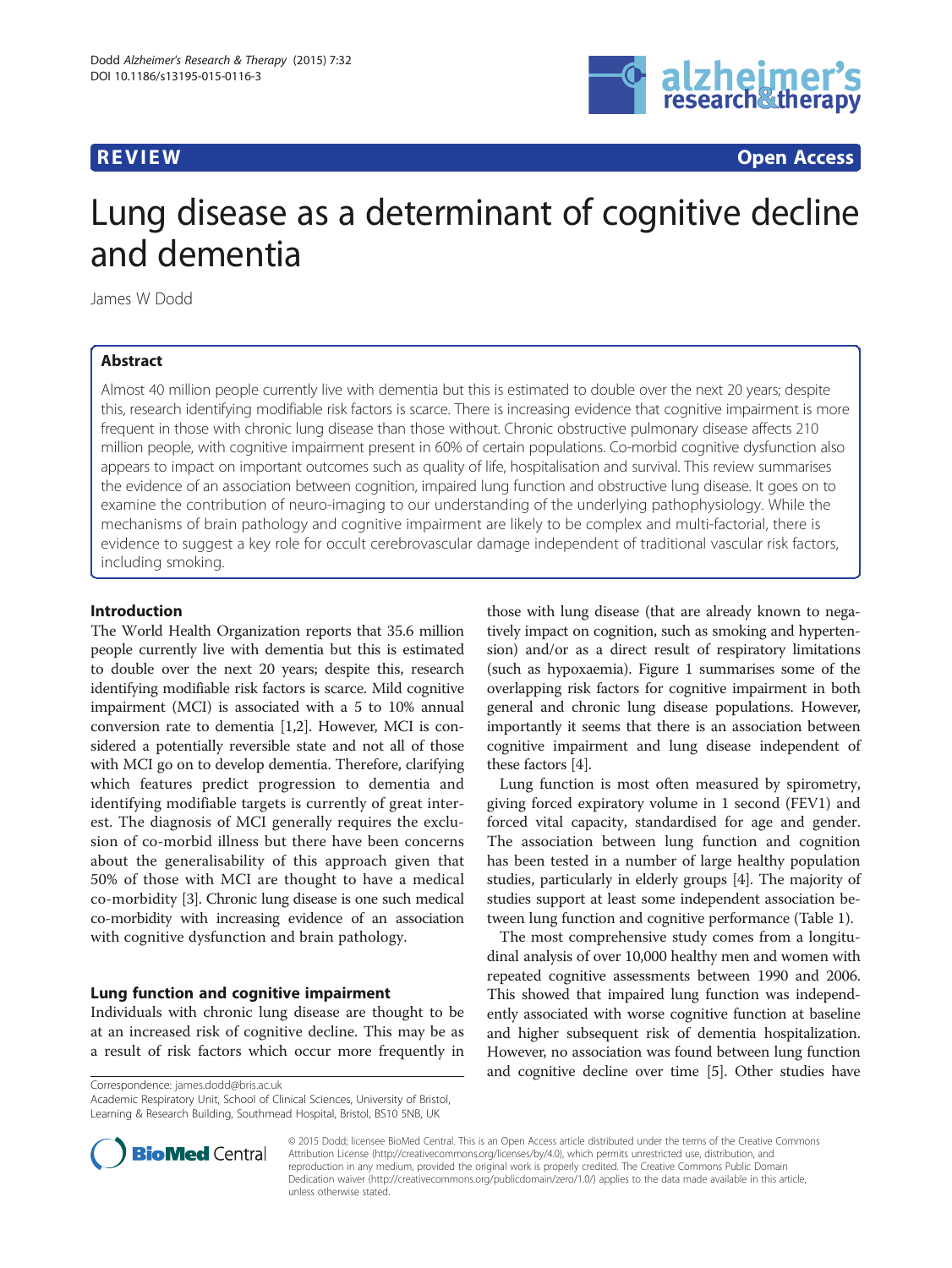<span id="page-1-0"></span>

shown mixed results, and where significant associations have been found they are not universal [\[6](#page-6-0)]. For example, mid-life lung function predicts mid-life psychomotor ability, memory, processing speed and executive function, but only psychomotor ability declined significantly over time [[7,8\]](#page-6-0). Age is understood to be the most significant predictor of cognition and FEV1 also declines with age. However, FEV1 has been shown to be significantly and independently associated with cognitive function in all ages groups, though correlations can be weak [[9,10\]](#page-6-0).

Overall it appears that lung function is independently associated with measures of cognition and rate of cognitive decline. A lack of standardised neuropsychological assessments and variability in adjustment for confounders between studies currently limit clinical interpretation.

#### Obstructive lung diseases

# Chronic obstructive pulmonary disease

One of the most common causes of impaired lung function is chronic obstructive pulmonary disease (COPD), a preventable and treatable disease characterised by

| Study design                                                                      | Population                                                                                        | Comment                                                                                                                                                                                                                                                                           | Reference |
|-----------------------------------------------------------------------------------|---------------------------------------------------------------------------------------------------|-----------------------------------------------------------------------------------------------------------------------------------------------------------------------------------------------------------------------------------------------------------------------------------|-----------|
| Longitudinal cohort<br>1990-2005                                                  | $N = 10,975$ men + women aged<br>47-70 years. Atherosclerosis Risk<br>in Communities (ARIC) Study | Reduced lung function was associated with worse<br>performance in cognitive assessments and with an<br>increased risk of dementia hospitalization. No<br>association was found between lung function and<br>cognitive decline over time                                           | $[5]$     |
| Vietnam veteran study                                                             | $N = 4,256$ men aged 20 years                                                                     | Poor cognitive ability in mid-life associated with<br>reduced lung function in mid-life. Effects size small.<br>Similar effects in non-smokers                                                                                                                                    | $[9]$     |
| Prospective observational<br>study                                                | $N = 864$ normative aging study.<br>12 year follow-up                                             | Baseline FEV1 associated with visuo-spatial and<br>global ability. Higher FEV1 associated with slower<br>decline only in attention. Rate of decline in FEV1<br>not associated with cognition. Overall limited<br>evidence of a relationship between FEV1 and<br>cognitive decline | $[6]$     |
| The Age, Gene/Environment<br>Susceptibility Reykjavik Study:<br>23 year follow-up | $N = 3,635$ ; $N = 1,281$ subset 2/3<br>serial FEV1 over 7.8 years                                | Low mid-life FEV1/height predicted poor memory,<br>processing speed, executive function MCI and<br>dementia 23 years later. Decline in lung function<br>over 7.8 years in mid-life was not associated with<br>MCI or dementia                                                     | [8]       |
| Longitudinal population<br>Swedish Twin Study                                     | $N = 832$ (50-85 year olds);<br>19 year follow-up                                                 | Changes in lung function led to subsequent<br>changes in psychomotor speed and spatial abilities.<br>No evidence that declines in cognitive function lead<br>to subsequent decline in lung function                                                                               | $[83]$    |
| Longitudinal 23 year follow-up                                                    | $N = 3,036$ Japanese American<br>males in Hawaii                                                  | Baseline FEV1 predict cognitive function (Cognitive<br>Abilities Screening Instrument - CASI)                                                                                                                                                                                     | $[84]$    |
| Healthy Longitudinal All ages                                                     | $N = 2,551$                                                                                       | FEV1 associated with cognitive function in all age<br>groups, although significant associations were<br>weak                                                                                                                                                                      | [10]      |
| MRC National Survey of<br>Health and Development                                  | $N = 1,778$ men and women                                                                         | Mid-life FEV1 associated with mid-life psychomotor<br>speed and decline over 10 years                                                                                                                                                                                             | $[7]$     |

## Table 1 Lung function and cognition

FEV1, forced expiratory volume in 1 second; MCI, mild cognitive impairment; MRC, Medical Research Council.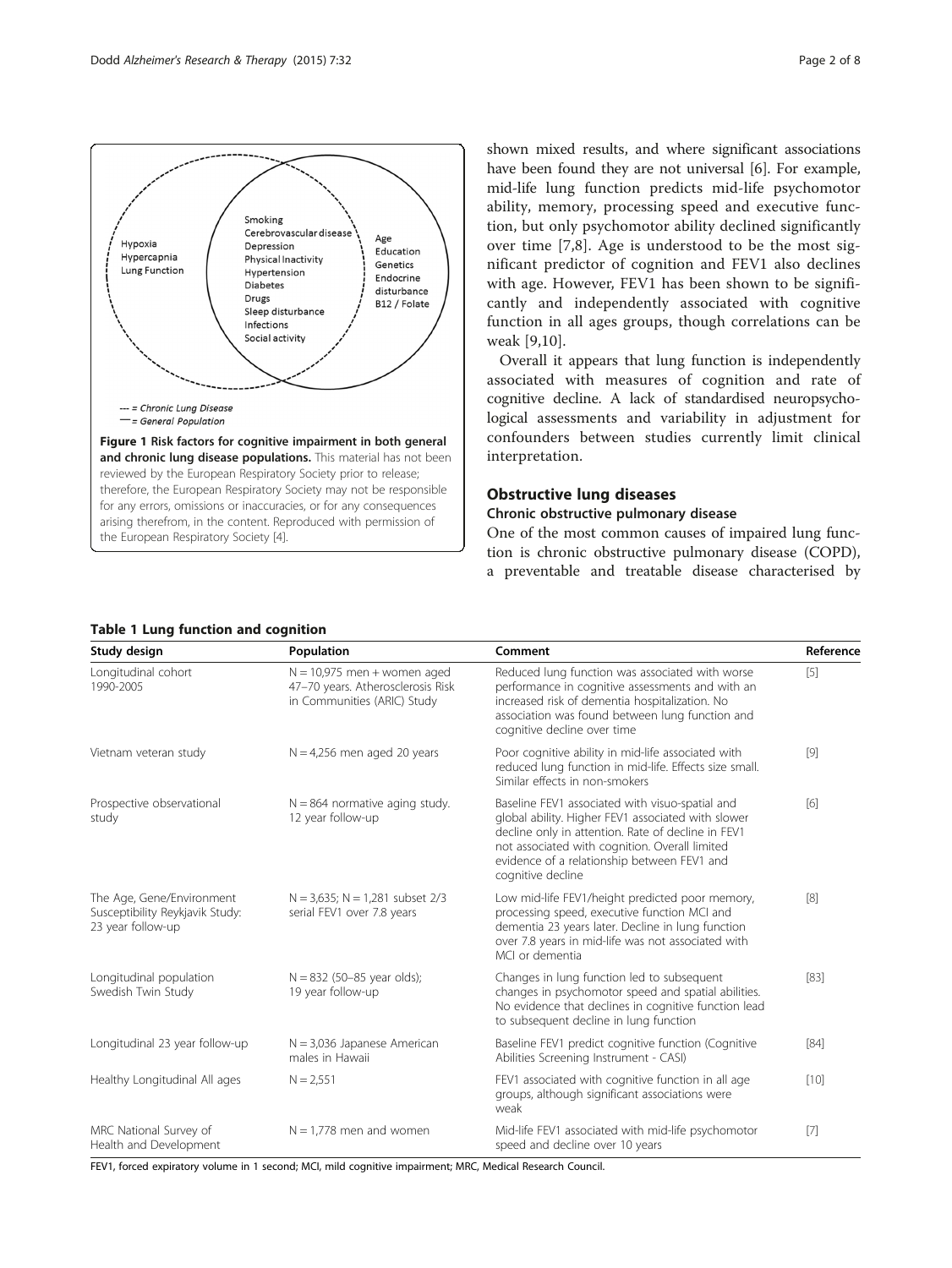persistent airflow limitation that is usually progressive and associated with an enhanced chronic inflammatory response in the airways and the lung to noxious particles or gases, most commonly tobacco smoke [[11](#page-6-0)]. Unlike other common chronic diseases, the global prevalence of COPD has increased in recent years. In the UK, 10% of adults have an abnormally low FEV1 and 210 million people are diagnosed with COPD around the world. COPD is projected to become the third leading cause of death by 2030 [[12](#page-6-0)], with smoking cessation the most effective intervention to reduce the risk of developing COPD and prevent disease progression [[13,14\]](#page-6-0). Associations between COPD and cognitive function are explored in detail below.

#### Asthma

It is estimated that 300 million people suffer with asthma globally, with prevalence rates of around 15.3% in England [[15](#page-6-0)]. Asthma is defined clinically by the presence of symptoms (more than one of wheeze, breathlessness, chest tightness, cough) and of variable airflow obstruction. Unlike COPD, asthma predominantly affects children and young adults; it is most commonly associated with atopy and inflammation (allergy, eczema and hayfever) rather than smoking exposure.

Several studies suggest an association between neurocognitive dysfunction and asthma, citing mechanisms such as sleep disturbance, medication effects and systemic inflammation [\[16](#page-6-0)-[26](#page-6-0)]. Mid-life asthma in particular has been associated with incidence of cognitive impairment and dementia (hazard ratios of 1.88 and 1.27, respectively), with risks increased further with exacerbation and hospitalisations [\[23](#page-6-0)-[26](#page-6-0)]. In a study of 46 atopic patients with asthma, cognitive function was measured at baseline and 6 weeks after inhaled bronchodilators and steroids. This showed an improvement in cognition which appeared to relate to an improvement in variability of lung function, although it is not clear that practice and regression to the mean effects were fully accounted for [\[24\]](#page-6-0). A similar number of studies suggest no significant association between asthma and cognitive impairment [[27-31\]](#page-6-0). The Childhood Asthma Management Program involved 1,041 children aged 5 to 12 years with asthma who were assessed prior to randomisation to receive anti-inflammatory medications. Neurocognitive performance was found to be normal and not associated with measures of asthma severity [[27\]](#page-6-0). Flannery and colleagues [[30\]](#page-6-0) examined cognitive function in 11,578 children and found little support for a link between asthma and neurodevelopment problems. There were mixed results from an analysis of the Swedish

Twin Registry, which showed a very modest longitudinal association between atopy and dementia (hazard ratio 1.16) in a large study of 22,188 people [[20](#page-6-0)].

In many of these studies, sample sizes and multiple confounders in case definition limit definitive interpretation, leading some authors to conclude that socio-economic factors are mainly responsible for the variation in school performance and neurocognitive ability in asthma [[32](#page-6-0)].

## Chronic obstructive pulmonary disease - a multi system disease

It is widely accepted that patients with COPD suffer with systemic manifestations beyond the lung and that these impact on disease management and further impair functional capacity, health-related quality of life and prognosis [\[33,34\]](#page-6-0).

A UK study confirmed that COPD is associated with numerous co-morbidities; 2,699 patients with COPD in a UK General Practice research database were compared with age- and gender-matched controls. Amongst COPD patients, there was more frequent angina, cataracts, bone fractures and osteoporosis [[35](#page-6-0)]. Importantly, these co-morbidities seem to be independent of smoking and traditional risk factors, suggesting a 'COPD specific' effect [[36,37](#page-6-0)]. In addition it is thought that other frequently observed comorbidities, including musculoskeletal weakness, diabetes, and depression, cannot be easily attributed to smoking [[38](#page-6-0)].

The presence of these co-morbidities has a significant negative impact. In an analysis of over 20,000 subjects pooled from the Atherosclerosis Risk in Communities study and the Cardiovascular Health Study, an increasing number of co-morbidities was associated with a significantly increased risk of death at all stages of COPD severity. In addition, risk of hospitalisation within 5 years was increased in the presence of a number of co-morbidities including diabetes, hypertension and cardiovascular disease [\[39](#page-6-0)[,40](#page-7-0)].

# Chronic obstructive pulmonary disease - co-morbid cognitive dysfunction and dementia

Estimates of cognitive dysfunction in COPD range from 10 to 61%, depending on the study population and method of neuropsychological assessment [[4,](#page-6-0)[41](#page-7-0)]. Cognitive impairment appears to be an important determinant of outcomes in COPD, with evidence that it is associated with poor quality of life, hospitalisation and reduced survival and is likely to profoundly influence an individual's ability to manage their disease [\[4](#page-6-0),[42,43\]](#page-7-0).

A 12 month retrospective database analysis of 126,106 US nursing home residents showed a concurrent diagnosis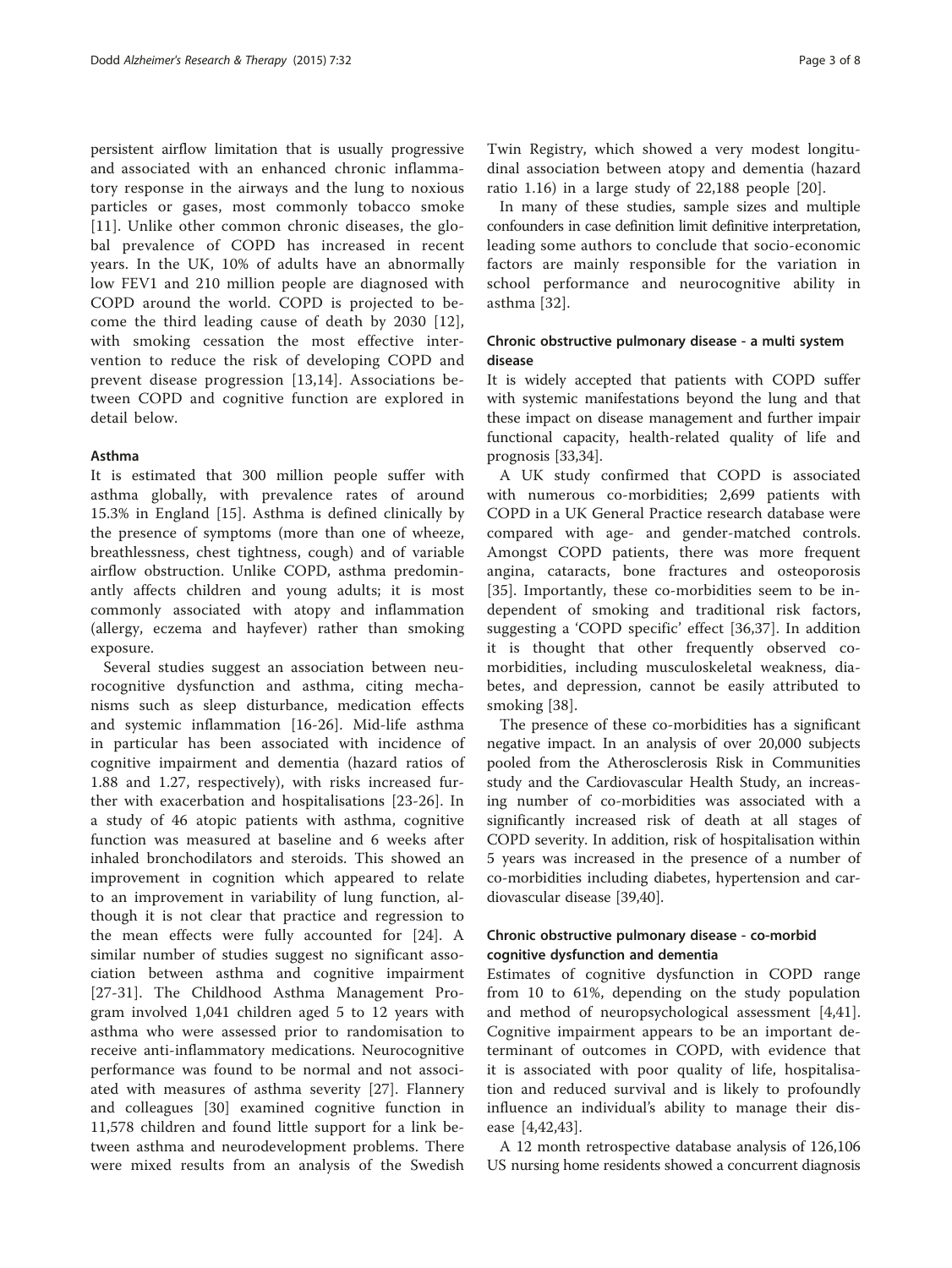of COPD and dementia in 37.2%, and 62% of those with COPD also had short-term memory problems [[44](#page-7-0)]. Moderate to severe cognitive impairment has been shown to be present in up to 61% of severely hypoxaemic individuals with COPD [\[41\]](#page-7-0). The majority of studies show that patients with COPD have either global impairment or deficits in attention, memory and learning and motor functions. In the combined Nocturnal Oxygen Therapy and the Intermittent Positive Pressure Breathing trials 42% of patients with COPD had moderate to severe cognitive impairment compared with 21% amongst the control group [[45](#page-7-0)]. A large longitudinal study showed that self-reported diagnosis of severe COPD (defined by oxygen use or physical activity limitation) was associated with a more rapid decline in a questionnaire marker of cognitive performance over 6 years [[46](#page-7-0)].

In a well conducted cross-sectional analysis, MCI was found in 36% of patients with moderate to severe COPD (versus 12% in controls) [\[47](#page-7-0)]. Two longitudinal studies quantify the risk of developing MCI in patients with COPD. The first found that a diagnosis of COPD in mid-life is independently associated with developing cognitive impairment in later life (hazard ratio 1.85) [\[23\]](#page-6-0). The other found that a diagnosis of COPD at baseline was associated with an 83% increased risk of non-amnesic MCI (hazard ratio 1.83 (95% confidence interval 1.04 to 3.23)) [[48](#page-7-0)]. In addition there was a dose– response relationship between individuals with COPD duration of over 5 years at baseline and risk of MCI [\[48\]](#page-7-0).

By contrast, two studies reported no significant cognitive impairment in COPD. In one, patients with mild hypoxaemia had worse verbal fluency compared with a control group, but not outside the normal range [\[49](#page-7-0)]. The other compared community-based COPD patients and a healthy group; no difference in Mini Mental State Examination (MMSE) was reported, although the COPD group may have also included cases of asthma - and MMSE does not measure executive or working memory functions [[50\]](#page-7-0).

In summary, COPD is consistently associated with an increase in the risk of cognitive impairment, cognitive decline and dementia. The severity and frequency appear more marked in those with more advanced disease.

#### Mechanisms

Early studies of cognitive performance in COPD focused on hypoxaemia, but cognitive impairment is present in the absence of hypoxaemia and explains only a small proportion of the variance in cognitive ability in those patients with COPD who are hypoxaemic [[4,](#page-6-0)[42](#page-7-0)]. The acute neuropsychological effects of hypoxaemia have been studied in healthy volunteers; results suggest that it is responsible for minor deficits in complex reasoning, reaction times and word finding, in addition to

reduced practice or 'learning' effect on repeated testing [[51](#page-7-0)-[53\]](#page-7-0). Little is known about the chronic effect of hypoxaemia in the absence of lung pathology. It has been suggested that oxygen-dependent enzymes important in the synthesis of neurotransmitters such as acetylcholine may be the pathophysiological pathway responsible for neuronal dysfunction during hypoxaemia [\[54\]](#page-7-0).

Cognitive impairment is a known consequence of cerebral small-vessel disease and recent neuroimaging studies suggest that occult cerebrovascular damage plays a key role in brain damage and dysfunction in COPD [[55,56](#page-7-0)]. Support for a vascular-mediated brain pathology is provided by a study in 202 individuals with dementia collected over 17 years. In this post-mortem study 45.5% had cerebral atherosclerosis, and in a subgroup of 52 who went on to have full autopsy, emphysema was present in 36.5% [[57](#page-7-0)].

Arterial stiffness is a non-invasive measure of vascular function and accurately predicts cardiovascular and cerebrovascular events. Arterial stiffness is thought to contribute directly to end-organ vascular damage through reduced vessel compliance, excessive pressure pulsatility resulting in vascular remodelling and impaired blood flow [[58-60](#page-7-0)]. There is evidence of increased aortic stiffness in COPD, independent of smoking, which also relates to degree of airflow limitation and percentage emphysema on thoracic computed tomography scan [\[60](#page-7-0),[61\]](#page-7-0). It has been suggested that arterial stiffness in COPD may be due to increased susceptibility to degradation of connective tissue or accelerated aging. These factors are also implicated in the development of emphysema, suggesting a potential shared pathophysiology between pulmonary and vascular disease in COPD [\[61](#page-7-0)].

A comprehensive review of vascular disease in COPD presents several plausible mechanisms, including systemic inflammation (interleukin-6, C-reactive protein), oxidative stress (through activation of matrix metalloproteinases), physiological stress (hypoxia, sympathetic nervous system activation), accelerated aging and protease/antiprotease imbalance. It is argued that many of these pathways are abnormal in COPD, independently predict cardiovascular disease and show direct pathophysiological links to the development of emphysema [\[62\]](#page-7-0).

Acute exacerbations of COPD are events characterised by a change in baseline breathlessness, cough, and or sputum. Exacerbations are triggered by a combination of host and external factors, including airway infection and environmental pollution [[63\]](#page-7-0). COPD exacerbations are associated with significant risk of death, with an inhospital mortality of 7.7% and a 90-day mortality of 13.9% [\[64\]](#page-7-0). Cognitive function has been assessed among patients hospitalised with acute exacerbation and compared with individuals with COPD but without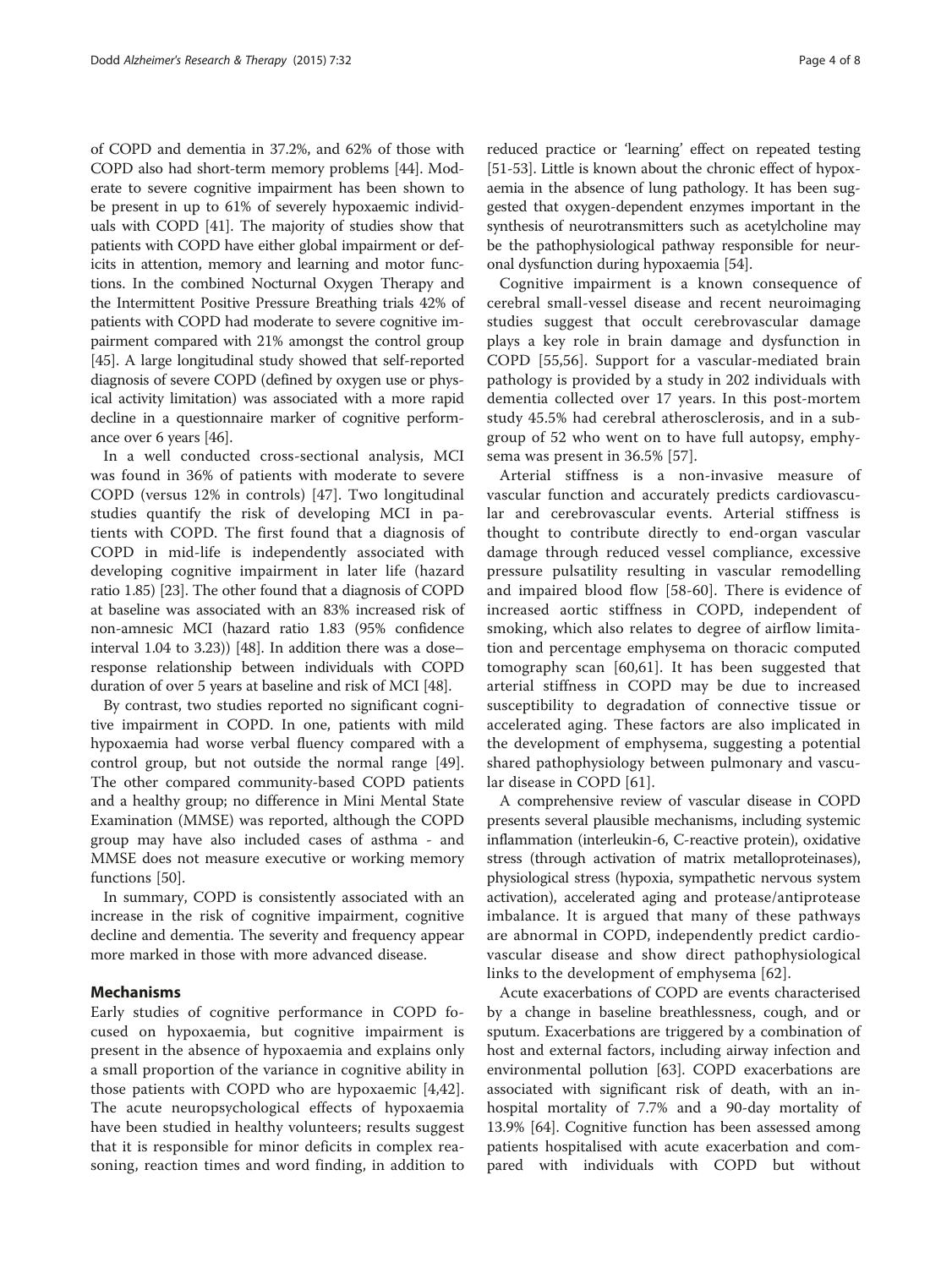exacerbations and healthy controls [\[42](#page-7-0)]. In this study over half of those with exacerbation had moderate to severe cognitive impairment, most severely affecting executive function and associated with duration of hospitalisation and reduced quality of life. In the same study cognitive impairment did not appear to recover at 3 months. Whilst this could be due to pre-existing cognitive deficit, there are plausible mechanisms by which exacerbations may influence cognition and brain pathology. These relate to the acute physiological changes associated with infection and respiratory failure. In addition, recent work suggests that exacerbations are inflammatory episodes associated with arterial stiffness and myocardial injury [[65\]](#page-7-0).

#### Brain pathology and lung disease

Smoking has been shown to be associated with a reduction in volume and density of frontal grey matter, risk of stroke, pre-clinical brain changes and cerebral atrophy on magnetic resonance imaging (MRI) [\[66,67\]](#page-7-0). Impaired lung function has been associated with greater cerebral white matter lesions, independent of conventional vascular risk factors, including smoking, in large population studies [[68-70](#page-7-0)]. The Copenhagen Heart study showed a 30% increased risk of cerebral infarction amongst those with poor lung function (FEV1) [\[71](#page-7-0)]. In a smaller community sample, a significant association was observed between lung function and both cerebral atrophy and volume of white matter lesions in men with what was termed 'chronic respiratory disease', but not in women or healthy controls [\[72](#page-7-0)].

Table [2](#page-5-0) summarises studies reporting on the relationship between brain pathology and COPD. Two recent case–control studies suggest that COPD is associated with reduced hippocampal and grey matter volumes, which appear to correlate with measures of disease severity and cognitive function [[73,74\]](#page-7-0). A subgroup of patients on inhaler medication (that may have included individuals with COPD) from the Rotterdam population study had more severe periventricular white matter lesions than healthy participants [\[75](#page-7-0)]. However, a study on a smaller but well-defined sample of COPD patients with and without oxygen dependence found no difference between patients and healthy controls in either white matter lesion or cerebral tissue volumes [\[76](#page-7-0)]. More recently, a large population study showed that COPD was an independent risk factor for cerebral microbleeds at baseline and a significant increased risk of developing deep and paratentorial cerebral microbleeds over time, suggestive of hypertensive or arteriolosclerotic microangiopathy [\[55](#page-7-0)].

Diffusion tensor imaging has been shown to be a more sensitive measure of white matter microstructural damage [[77](#page-7-0)]. Recent small, cross-sectional case–control studies in

COPD populations show widespread white matter microstructural damage independent of smoking [[56,78](#page-7-0)]. In healthy older individuals, white matter microstructure in the corpus collosum correlated with cardiorespiratory fitness (oxygen uptake  $(VO_2)$  peak r = −0.458) with subsequent tractography suggesting pre-frontal connections associated with motor planning [[79](#page-7-0)].

Resting-state functional MRI measures low-frequency fluctuations in blood oxygen level-dependent signals in the brain at rest. In a study comparing stable nonhypoxaemic individuals with COPD to age-matched controls, patients with COPD had increased activation in seven out of eight of these networks. This increased activation of grey matter in COPD may reflect attempts to overcome damaged white matter pathways [[56](#page-7-0)].

Finally, an MRI spectroscopy study in patients with non-hypoxic severe COPD showed that cerebral metabolism was significantly altered and that the pattern of derangement differed from that seen in heart failure and diabetes [[80\]](#page-7-0).

There are very few neuroimaging studies specifically in asthma. An MRI study of 17 people on long-term steroids suggests a possible reduction in hippocampal volume and declarative memory compared with controls [[18\]](#page-6-0). In an ovalbumin-induced mouse model of asthma, there was evidence of impaired learning and hippocampal damage [[81](#page-7-0)]. Finally, a recent MRI study of 19 to 47 year olds with mild to moderate asthma showed that incidental brain abnormalities were common (62%), of which 25% were white matter hyperintensities [\[82](#page-7-0)].

#### Discussion and conclusions

The benefits of increasing our understanding of the relationship between chronic lung disease and cognitive impairment are two-fold. First, it may help to identify modifiable risk factors and therapeutic interventions to reduce the risk of developing dementia. Second, it provides the opportunity to reduce the impact of cognitive impairment on this vulnerable population with a chronic long-term condition, COPD.

Impaired lung function has been shown to independently predict cognitive performance but evidence of an association with cognitive decline is mixed. COPD is a common multi-system disease with growing evidence of an accelerated cognitive decline. The mechanisms of brain pathology and cognitive impairment are likely to be complex and multi-factorial but MRI suggests a potential COPD-specific cerebrovascular effect. This provides an appealing therapeutic target for reversing or halting cognitive decline in this population. Further studies are therefore required to clarify cerebrovascular mechanisms of brain pathology and cognitive impairment in COPD.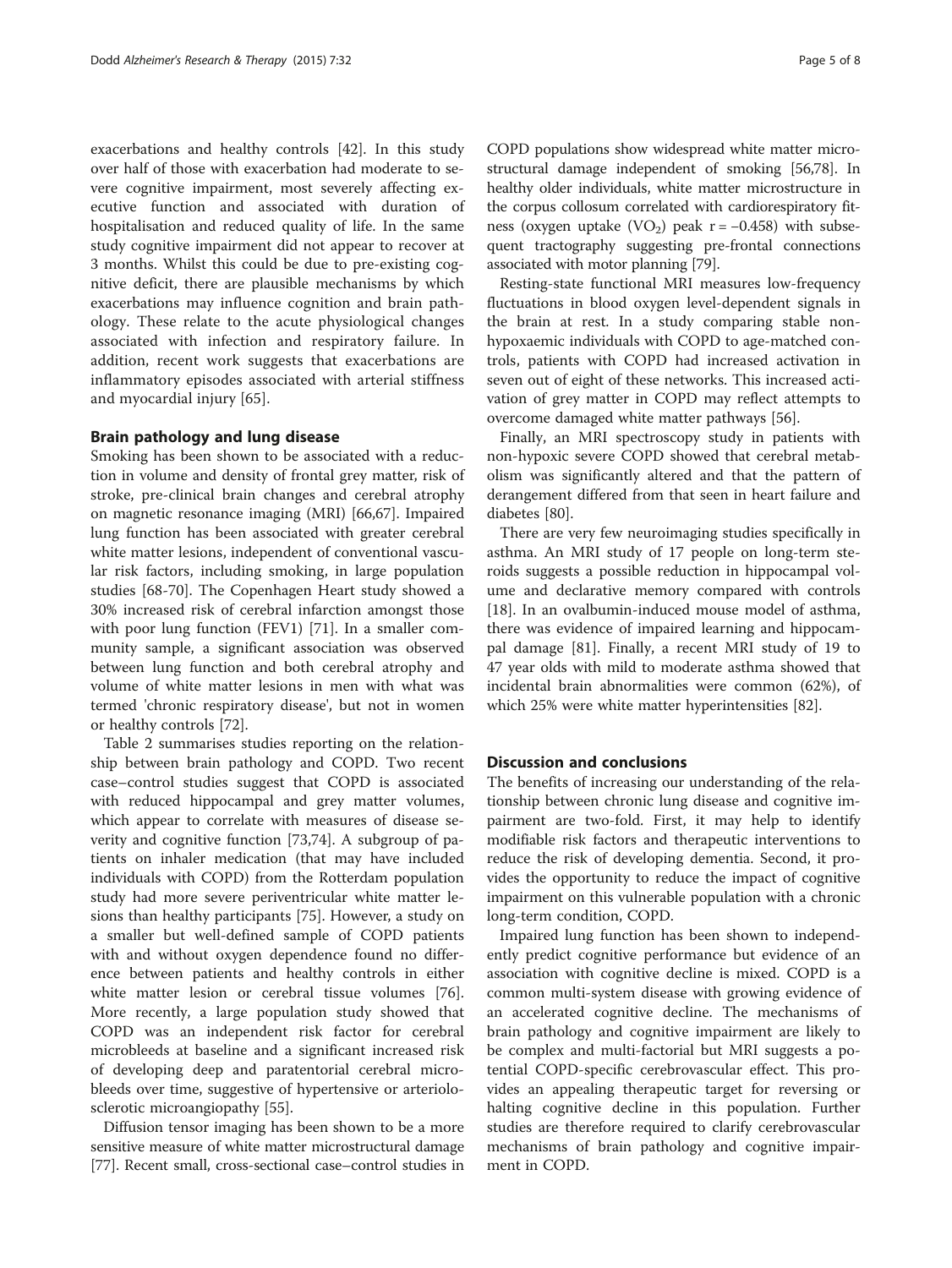<span id="page-5-0"></span>

| Table 2 Neuroimaging and chronic obstructive pulmonary disease |  |  |
|----------------------------------------------------------------|--|--|
|----------------------------------------------------------------|--|--|

| Study design                                                            | Population                                                                                | <b>Cognitive measures</b> | Imaging                                | <b>Conclusions/comments</b>                                                                                                                                                                                                                                                                                            | Reference |
|-------------------------------------------------------------------------|-------------------------------------------------------------------------------------------|---------------------------|----------------------------------------|------------------------------------------------------------------------------------------------------------------------------------------------------------------------------------------------------------------------------------------------------------------------------------------------------------------------|-----------|
| Case control                                                            | 6 severe COPD                                                                             | <b>NPT</b>                | MRI                                    | SCOPD worse language, executive and visuo-spatial<br>COPD smoked more and increased previous diabetes.<br>No difference in brain volumes. SCOPD frontoparietal<br>and periventricular white matter hyperintensities.                                                                                                   | $[85]$    |
|                                                                         | 13 moderate COPD                                                                          |                           | T1                                     |                                                                                                                                                                                                                                                                                                                        |           |
|                                                                         | 12 cognitive normal                                                                       |                           | Diffusion                              |                                                                                                                                                                                                                                                                                                                        |           |
|                                                                         | ? non-hypoxaemic                                                                          |                           |                                        | Small differences? smoking related                                                                                                                                                                                                                                                                                     |           |
| Case control                                                            | 25 stable COPD versus 25 controls                                                         | <b>NPT</b>                | <b>MRI</b>                             | COPD worse MMSE, visual reproduction, figure memory<br>test. COPD reduced GM volume. In COPD some regions<br>correlated with oxygenation and regional GM volume<br>was negatively correlated with disease duration. GM<br>volume in inferior triangular frontal cortex in COPD<br>correlated with picture memory score | $[74]$    |
|                                                                         |                                                                                           |                           | T1 and VBM                             |                                                                                                                                                                                                                                                                                                                        |           |
| Case control/longitudinal<br>Rotterdam study                            | $N = 165$ COPD                                                                            |                           | MRI susceptibility weighted<br>imaging | COPD greater CMBs at baseline independent of risk<br>factors, including medications such as anti-thrombotics.<br>COPD odds ratio 7.1 of developing deep/paratentorial<br><b>CMB</b>                                                                                                                                    | $[55]$    |
|                                                                         | $N = 645$ controls                                                                        |                           |                                        |                                                                                                                                                                                                                                                                                                                        |           |
| Case control                                                            | $N = 37$ mild to moderate COPD                                                            | <b>MMSE</b>               | <b>MRI</b>                             | The hippocampal volume was significantly smaller in<br>COPD. It positively correlated with MMSE score, oxygen<br>saturation in mild to moderate COPD patients, and<br>levels of blood oxygen in both mild to moderate and<br>severe COPD patients                                                                      | $[73]$    |
|                                                                         | $N = 31$ controls                                                                         |                           |                                        |                                                                                                                                                                                                                                                                                                                        |           |
| Case control                                                            | 25 stable non-hypoxaemic                                                                  | <b>NPT</b>                | MRI volumes, DTI, rfMRI                | No age-related atrophy, reduced white matter integrity<br>and increased resting state activation, whiter matter<br>damage widespread and independent of traditional<br>vascular risk measures, may account for cognitive<br>impairment                                                                                 | $[56]$    |
|                                                                         | 25 controls                                                                               |                           |                                        |                                                                                                                                                                                                                                                                                                                        |           |
| Case control                                                            | $N = 25$ stable                                                                           | <b>MMSE</b>               | MRI, DTI                               | Reduced GM density and increased fractional anisotropic<br>values in COPD. Possible correlations with oxygen levels,<br>visual tasks and disease duration. But small numbers,<br>weak correlations                                                                                                                     | $[78]$    |
|                                                                         | $N = 25$ controls                                                                         |                           |                                        |                                                                                                                                                                                                                                                                                                                        |           |
| Case control                                                            | 9 controls                                                                                | <b>NPT</b>                | MRI volumes                            | COPD had worse global cognition, memory, mood,<br>but no difference in brain volumes or spectroscopy.<br>Controlled for age gender and education                                                                                                                                                                       | $[76]$    |
|                                                                         | 18 COPD (9 oxygen-dependent)                                                              |                           |                                        |                                                                                                                                                                                                                                                                                                                        |           |
| Cross-section non-demented<br>elderly community cohort<br>$(N = 1,077)$ | Age 60-90 years                                                                           |                           | <b>MRI</b>                             | COPD diagnosis had more severe periventricular white                                                                                                                                                                                                                                                                   | $[75]$    |
|                                                                         | Adjusted for age, sex, hypertension,<br>DM, BMI, pack years, cholesterol, Hb,<br>MI, LVH. |                           |                                        | matter lesions. But COPD and oxygen not associated with<br>subcortical white matter lesions or lacunar infarcts. Low<br>oxygen saturations independently associated with more<br>severe periventricular white matter lesions                                                                                           |           |

BMI, body mass index; CMB, cerebral microbleed; COPD, chronic obstructive pulmonary disease; DM, diabetes mellitus; DTI, diffusion tensor imaging; GM, grey matter; Hb, haemoglobin; LVH, left ventricular hypertrophy; MI, myocardial infarction; MMSE, mini mental test examination; MRI, magnetic resonance imaging; NPT, neuropsychological test; rfMRI, resting-state functional MRI; SCOPD, severe chronic obstructive pulmonary disease; VBM, voxel-based morphometry.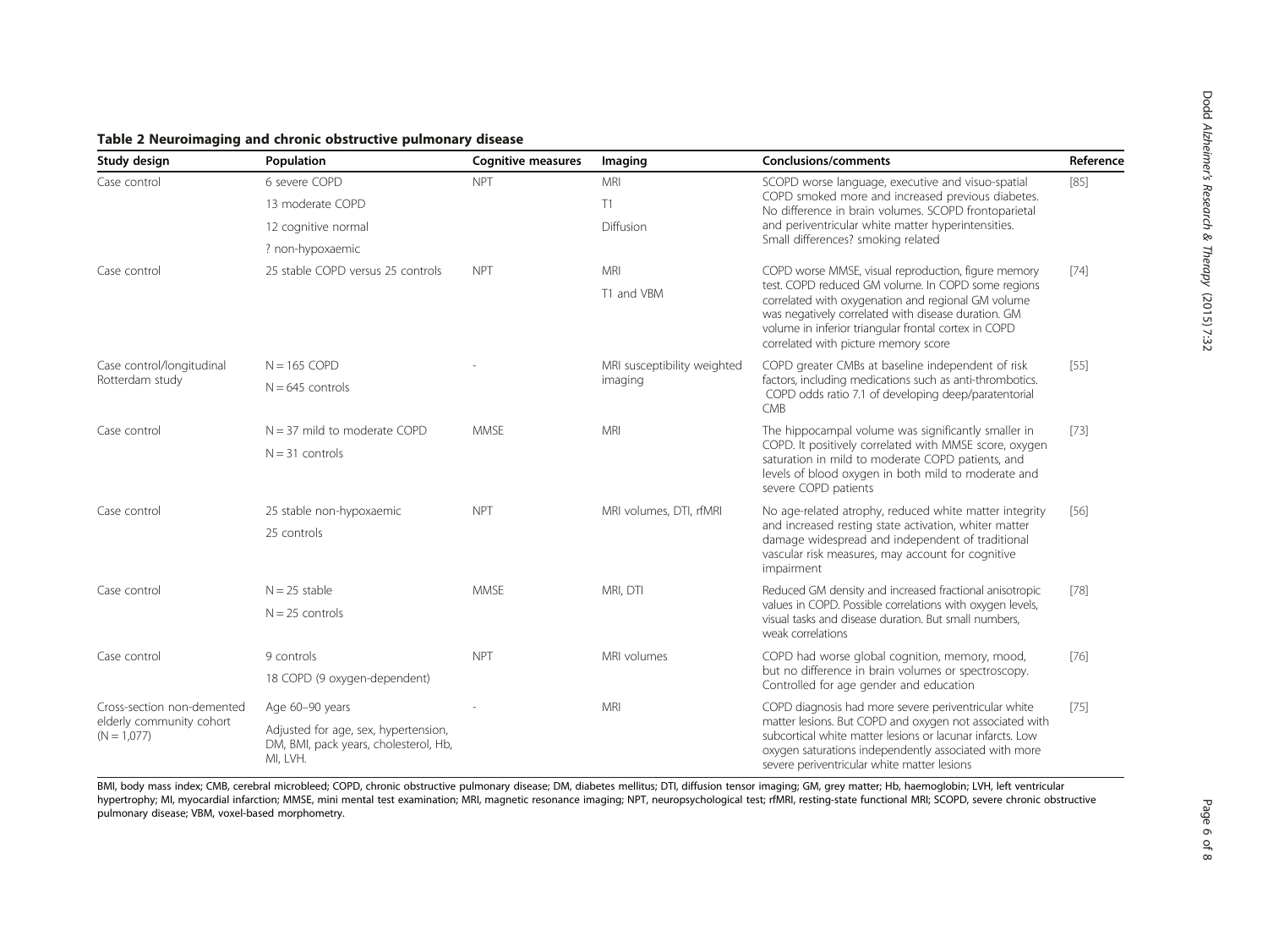<span id="page-6-0"></span>Note: This article is part of a series on The impact of acute and chronic medical disorders on accelerated coanitive decline, edited by Carol Brayne and Daniel Davis. Other articles in this series can

be found at<http://alzres.com/series/medicaldisorders>

#### Abbreviations

COPD: chronic obstructive pulmonary disease; FEV1: forced expiratory volume in 1 second; MCI: mild cognitive impairment; MMSE: Mini Mental State Examination; MRI: magnetic resonance imaging.

#### Competing interests

The author declares that they have no competing interests.

#### Acknowledgements

Professor Paul W Jones, St George's University of London, for helpful comments regarding the content of the manuscript prior to submission.

#### Published online: 21 March 2015

#### References

- 1. Grundman M, Petersen RC, Ferris SH, Thomas RG, Aisen PS, Bennett DA, et al. Mild cognitive impairment can be distinguished from Alzheimer disease and normal aging for clinical trials. Arch Neurol. 2004;61:59–66.
- 2. Mitchell AJ, Shiri-Feshki M. Rate of progression of mild cognitive impairment to dementia - meta-analysis of 41 robust inception cohort studies. Acta Psychiatrica Scand. 2009;119:252–65.
- 3. Stephan BC, Brayne C, Savva GM, Matthews FE. Medical Research Council Cognitive Function and Ageing Study, Occurrence of medical co-morbidity in mild cognitive impairment: implications for generalisation of MCI research. Age Ageing. 2011;40:501–7.
- 4. Dodd JW, Getov SV, Jones PW. Cognitive function in COPD. Eur Respir J. 2010;35:913–22.
- 5. Pathan SS, Gottesman RF, Mosley TH, Knopman DS, Sharrett AR, Alonso A. Association of lung function with cognitive decline and dementia: the Atherosclerosis Risk in Communities (ARIC) Study. Eur J Neurol. 2011;18:888–98.
- 6. Weuve J, Glymour MM, Hu H, Sparrow D, Spiro 3rd A, Vokonas PS, et al. Forced expiratory volume in 1 second and cognitive aging in men. J Am Geriatr Soc. 2011;59:1283–92.
- 7. Richards M, Strachan D, Hardy R, Kuh D, Wadsworth M. Lung function and cognitive ability in a longitudinal birth cohort study. Psychosomatic Med. 2005;67:602–8.
- Vidal JS, Aspelund T, Jonsdottir MK, Jonsson PV, Harris TB, Lopez OL, et al. Pulmonary function impairment may be an early risk factor for late-life cognitive impairment. J Am Geriatr Soc. 2013;61:79–83.
- 9. Carroll D, Batty GD, Mortensen LH, Deary IJ, Phillips AC. Low cognitive ability in early adulthood is associated with reduced lung function in middle age: the Vietnam experience study. Thorax. 2011;66:884–8.
- 10. Anstey KJ, Windsor TD, Jorm AF, Christensen H, Rodgers B. Association of pulmonary function with cognitive performance in early, middle and late adulthood. Gerontology. 2004;50:230–4.
- 11. Vestbo J, Hurd SS, Rodriguez-Roisin R. The 2011 revision of the global strategy for the diagnosis, management and prevention of COPD (GOLD) - why and what? Clin Respir J. 2012;6:208–14.
- 12. National Collaborating Centre for Acute and Chronic Conditions. Chronic obstructive pulmonary disease: Management of chronic obstructive pulmonary disease in adults in primary and secondary care (partial update). National Institute for Health and Clinical Excellence (NICE). 2010. [http://www.nice.org.uk/guidance/CG101.](http://www.nice.org.uk/guidance/CG101) Accessed 9 February 2015.
- 13. Anthonisen NR, Connett JE, Kiley JP, Altose MD, Bailey WC, Buist AS, et al. Effects of smoking intervention and the use of an inhaled anticholinergic bronchodilator on the rate of decline of FEV1, The Lung Health Study. JAMA. 1994;272:1497–505.
- 14. Anthonisen NR, Connett JE, Murray RP. Smoking and lung function of Lung Health Study participants after 11 years. Am J Respir Crit Care Med. 2002;166:675–9.
- 15. Masoli M, Fabian D, Holt S, Beasley R. Global Initiative for Asthma P, The global burden of asthma: executive summary of the GINA Dissemination Committee Report. Allergy. 2004;59:469–78.
- 16. Bender BG, Annett RD. Neuropsychological outcomes of nocturnal asthma. Chronobiol Int. 1999;16:695–710.
- 17. Bozek A, Krajewska J, Jarzab J. The improvement of cognitive functions in patients with bronchial asthma after therapy. J Asthma. 2010;47:1148–52.
- 18. Brown ES, Woolston D, Frol A, Bobadilla L, Khan DA, Hanczyc M, et al. Hippocampal volume, spectroscopy, cognition, and mood in patients receiving corticosteroid therapy. Biol Psychiatry. 2004;55:538–45.
- 19. Caldera-Alvarado G, Khan DA, Defina LF, Pieper A, Brown ES. Relationship between asthma and cognition: the Cooper Center Longitudinal Study. Allergy. 2013;68:545–8.
- 20. Eriksson UK, Gatz M, Dickman PW, Fratiglioni L, Pedersen NL. Asthma, eczema, rhinitis and the risk for dementia. Dement Geriatr Cogn Disord. 2008;25:148–56.
- 21. Fitzpatrick MF, Engleman H, Whyte KF, Deary IJ, Shapiro CM, Douglas NJ. Morbidity in nocturnal asthma: sleep quality and daytime cognitive performance. Thorax. 1991;46:569–73.
- 22. Furukawa CT, DuHamel TR, Weimer L, Shapiro GG, Pierson WE, Bierman CW. Cognitive and behavioral findings in children taking theophylline. J Allergy Clin Immunol. 1988;81:83–8.
- 23. Rusanen M, Ngandu T, Laatikainen T, Tuomilehto J, Soininen H, Kivipelto M. Chronic obstructive pulmonary disease and asthma and the risk of mild cognitive impairment and dementia: a population based CAIDE study. Curr Alzheimer Res. 2013;10:549–55.
- 24. Weersink EJ, van Zomeren EH, Koeter GH, Postma DS. Treatment of nocturnal airway obstruction improves daytime cognitive performance in asthmatics. Am J Respir Crit Care Med. 1997;156:1144–50.
- 25. Chen MH, Li CT, Tsai CF, Lin WC, Chang WH, Chen TJ, et al. Risk of dementia among patients with asthma: a nationwide longitudinal study. J Am Med Dir Assoc. 2014;15:763–7.
- 26. Peng YH, Wu BR, Su CH, Liao WC, Muo CH, Hsia TC, et al. Adult asthma increases dementia risk: a nationwide cohort study. J Epidemiol Community Health. 2014;69:123–8.
- 27. Annett RD, Aylward EH, Lapidus J, Bender BG, DuHamel T. Neurocognitive functioning in children with mild and moderate asthma in the childhood asthma management program, The Childhood Asthma Management Program (CAMP) Research Group. J Allergy Clin Immunol. 2000;105:717–24.
- 28. Bender BG, Ikle DN, DuHamel T, Tinkelman D. Neuropsychological and behavioral changes in asthmatic children treated with beclomethasone dipropionate versus theophylline. Pediatrics. 1998;101:355–60.
- 29. Bratek A, Zawada K, Barczyk A, Sozanska E, Krysta K. Analysis of psychoemotional state and intellectual abilities in patients with asthma and chronic obstructive pulmonary disease - preliminary results. Psychiatr Danub. 2013;25:S207–11.
- 30. Flannery KA, Liederman J. Is there really a syndrome involving the co-occurrence of neurodevelopmental disorder talent, non-right handedness and immune disorder among children? Cortex. 1995;31:503–15.
- 31. Lindgren S, Lokshin B, Stromquist A, Weinberger M, Nassif E, McCubbin M, et al. Does asthma or treatment with theophylline limit children's academic performance? N Engl J Med. 1992;327:926–30.
- 32. Annett RD, Bender BG. Neuropsychological dysfunction in asthmatic children. Neuropsychol Rev. 1994;4:91–115.
- 33. Barnes PJ, Celli BR. Systemic manifestations and comorbidities of COPD. Eur Respir J. 2009;33:1165–85.
- 34. Agusti A. Systemic effects of chronic obstructive pulmonary disease: what we know and what we don't know (but should). Proc Am Thoracic Soc. 2007;4:522–5.
- 35. Soriano JB, Visick GT, Muellerova H, Payvandi N, Hansell AL. Patterns of comorbidities in newly diagnosed COPD and asthma in primary care. Chest. 2005;128:2099–107.
- 36. Van Eeden S, Leipsic J, Paul Man SF, Sin DD. The relationship between lung inflammation and cardiovascular disease. Am J Respir Crit Care Med. 2012;186:11–6.
- 37. Maclay JD, McAllister DA, Macnee W. Cardiovascular risk in chronic obstructive pulmonary disease. Respirology. 2007;12:634–41.
- 38. Barnes PJ. Chronic obstructive pulmonary disease: effects beyond the lungs. PLoS Med. 2010;7:e1000220.
- 39. Mannino DM, Buist AS. Global burden of COPD: risk factors, prevalence, and future trends. Lancet. 2007;370:765–73.